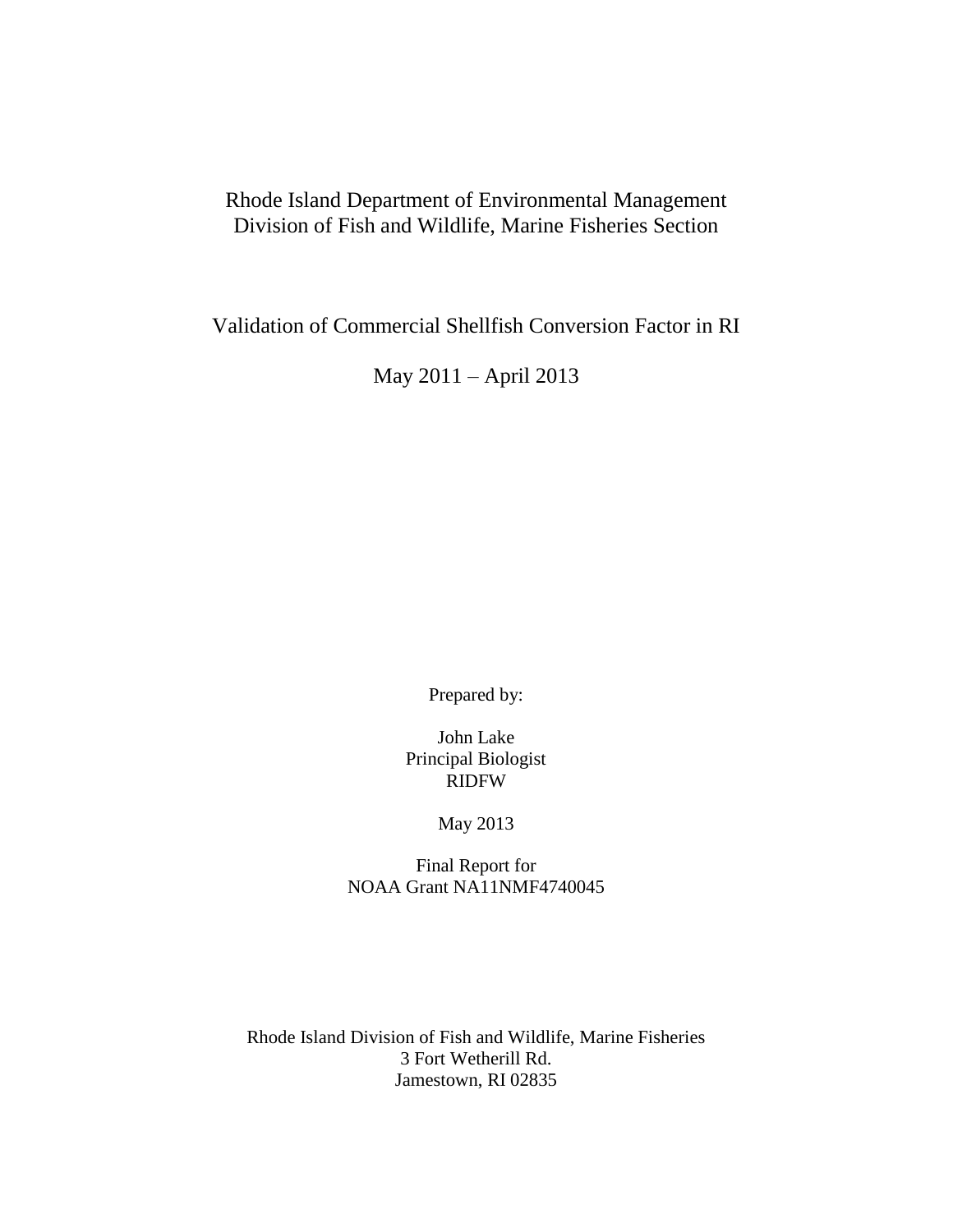#### **Introduction**

The Rhode Island Division of Fish and Wildlife (RIDFW) received funds from the Atlantic Coastal Cooperative Statistics Program (ACCSP) to update shellfish conversion factors which are used for data reporting to NOAA Fisheries. For standardization purposes, NOAA Fisheries reports all of their shellfish statistics in meat weights while the commercial harvest of shellfish is reported in counts or live weights at the dealer. Hence accurate conversion factors are crucial to data reporting. The last time conversion rates were calculated in RI was during 1993, nearly 20 years ago, periodic updates are necessary to account for potential changes over time.

The target species for this project were northern quahog (*Mercenaria mercenaria*), soft shell clam (*Mya arenaria*), eastern oyster (*Crassostrea virginica*), blue mussel (*Mytilus edulis*), and channeled whelk (*Busycotypus canaliculatus*). All but one of the target species were effectively sampled and conversion factors calculated, the exception being channeled whelk. Whelks proved to be a difficult species to procure at local dealers in the shell, most are processed into meats soon after purchase. For this reason samples were attempted to be collected as a part of ongoing whelk fishery research underway at RIDFW. This was not successful as only roughly half of the sample target was achieved and differences in processing procedure between the dealers and the biological study were significant enough to warrant not considering the data for a commercial conversion factor. Channeled whelk data will not be presented in this report.

#### **Materials and Methods**

Shellfish samples were procured from a local dealer (American Mussel Harvesters, North Kingston, RI) based on availability and processed when possible, on a monthly basis. The logistics of setting up purchase orders through the state purchasing system would have made purchasing samples from multiple dealers difficult. The single dealer was chosen on the basis that they bought all of the shellfish target species and they buy shellfish from diverse areas within state waters.

Data for each shellfish sample purchased was recorded as they were processed. Data specific to the sample such as harvest area, market category, grade, unit measured, and harvest date were recorded before processing. Data specific to the individual shellfish specimens such as live weight, shell length, hinge width, meat weight and shell weight data was collected from each sample as they were being processed. Shellfish used in the analysis were harvested throughout Narragansett Bay and the Washington County coastal ponds. Samples used in the analysis were harvested in March, May, June, July, August, September, October, November, and December of 2011 and 2012. The sample target for this study attempted a minimum of 400 samples per each species/market category sampled from 5 different harvest dates staggered throughout the year. The procedure for processing the samples was as follows. Individual shellfish specimen dimensions were measured using calipers and weighed on a digital balance. Shellfish were then shucked and the meats completely removed and strained in a colander. Meat and empty shell weights were then recorded separately. Measurements were recorded to the nearest millimeter or tenth of a gram. All sample data was data entered into a custom Microsoft Accesses database. Queries were run against the data for quality control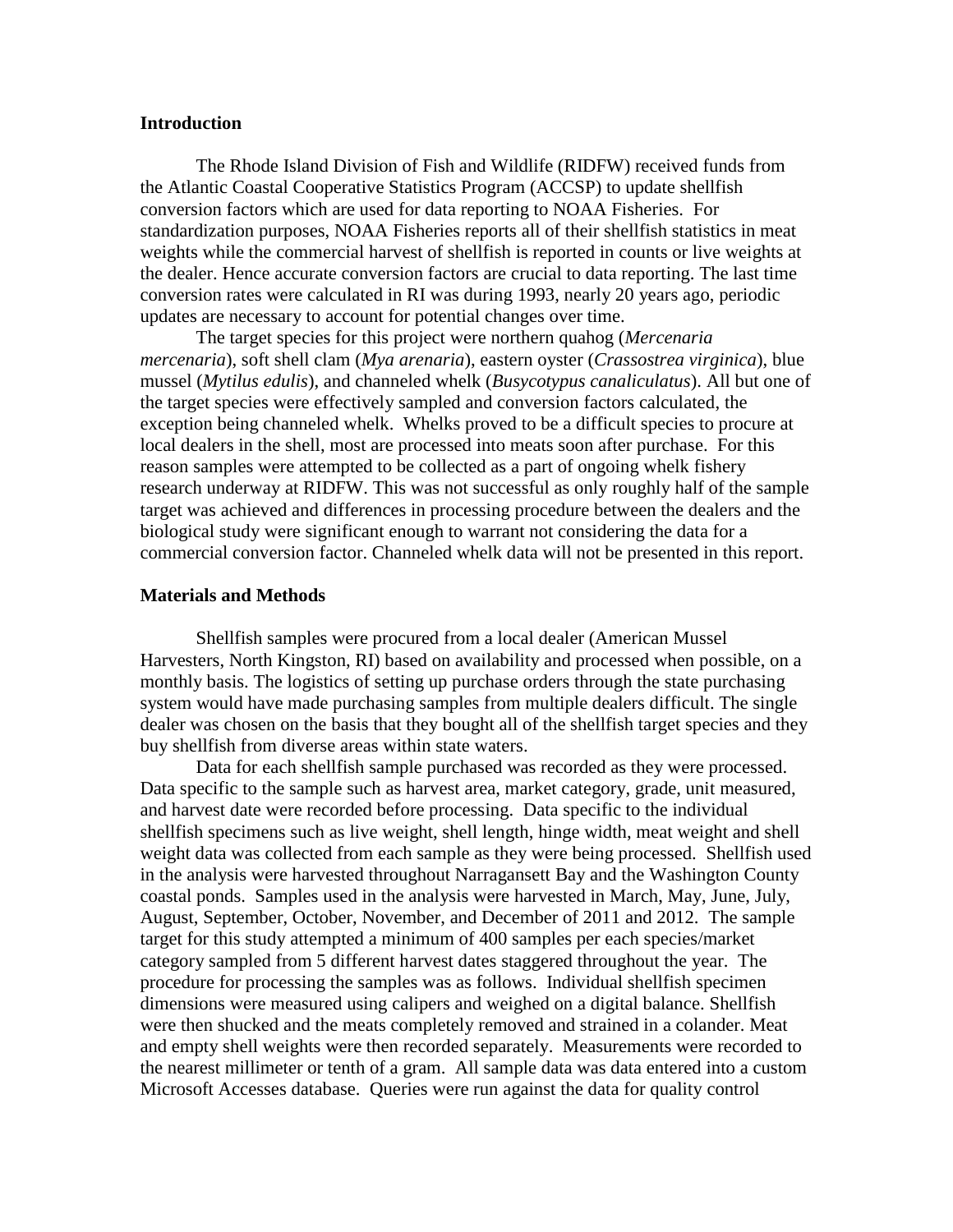checks to detect keypunch errors. Conversion factors for live and meat weight were determined by calculating the average weights measured from the samples of a given species or market category.

### **Results**

### **Northern Quahaug** (*Mercinaria mercinaria*)

For sampling purposes quahaugs are segregated into market catagories based on size for conversion factor analysis. Quahaugs are sold at the dealer and reported within a market category and most often by count, making the determination of market level conversion factors for this species a necessity. A total of 2,605 quahaugs were sampled evenly across each of the four market catagories (table 1). Shell widths are the predominant size dimension used in monitoring surveys and for management of this species. The shell width frequencies for each market category of quahaugs can be found in figures  $1 - 4$ . Most of the market categories have discrete size ranges with a minor degree of overlap. Notably, the topneck market category overlaps its two adjacent sizes the most, which makes sense given that most dealers will sort quahaugs into either topnecks or cherries, not both (figure 5).

The conversion factors and standard deviations for live weight of the four market categories of quahaugs were calculated as:

| 1 live littleneck quahaug $=$ | $51.53$ g          | $+/- 18.70$ g |
|-------------------------------|--------------------|---------------|
| 1 live topneck quahaug $=$    | $104.10 \text{ g}$ | $+/- 20.72$ g |
| 1 live cherry quahaug $=$     | 164.59 g           | $+/- 28.24$ g |
| 1 live chowder quahaug $=$    | 275.16 g           | $+/- 54.72$ g |

The conversion factors and standard deviations for meat weight of the four market categories of quahaugs were calculated as:

| 1 littleneck quahaug meat = $8.29 g$ |         | $+/-$ 3.46 g  |
|--------------------------------------|---------|---------------|
| 1 topneck quahaug meat $=$           | 16.86 g | $+/- 4.06$ g  |
| 1 cherry quahaug meat $=$            | 27.24 g | $+/- 6.65$ g  |
| 1 chowder quahaug meat $=$           | 43.46 g | $+/- 10.08$ g |

The ratio of meat to live weight was calculated as:

| Littleneck meat/live ratio $=$ | 0.161 |
|--------------------------------|-------|
| Topneck meat/live ratio $=$    | 0.162 |
| Cherry meat/live ratio $=$     | 0.166 |
| Chowder meat/live ratio $=$    | 0.158 |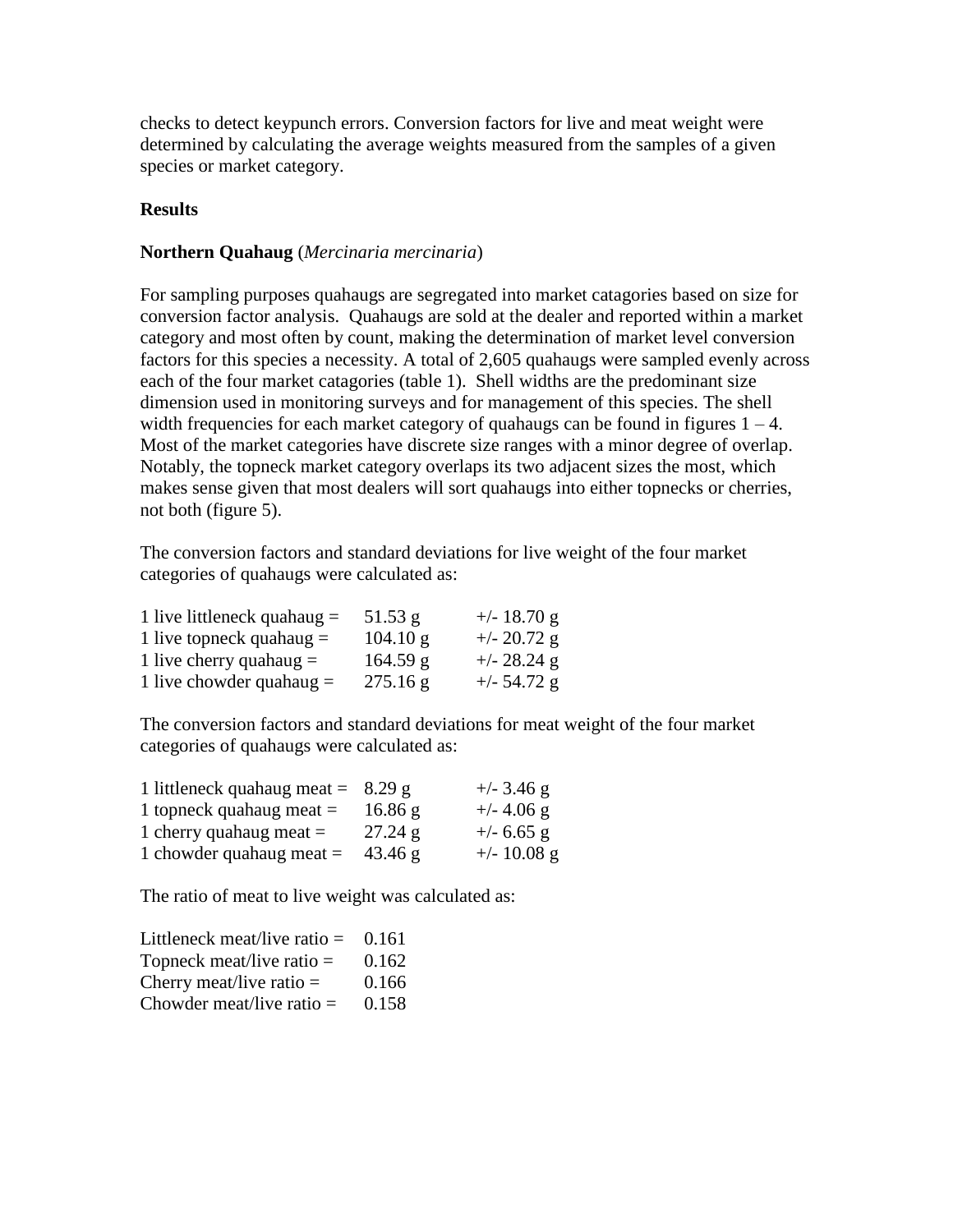### **Soft Shell Clam** (*Mya arenaria*)

Soft shelled clams are reported in pounds by dealers. A total of 2,032 soft shell clams were sampled spanning the size ranges available to be sold (table 1). Shell length is the predominant measurement used in monitoring surveys and management of this species. The shell length frequencies of the samples analyzed can be found in figure 6.

The conversion factor and standard deviation for live weight of soft shell calm was calculated as:

1 live soft shell clam =  $33.01 \text{ g}$  +/- 13.38 g

The conversion factor and standard deviation for meat weight of soft shell clam was calculated as:

1 soft shell clam meat =  $10.48 \text{ g}$  +/- 3.79 g

The ratio of meat to live weight was calculated as:

Soft shell meat/live ratio  $=$  0.317

**Eastern Oyster** (*Crassostrea virginica*)

Eastern oysters are reported in both pounds and by count at the dealers. A total of 372 oysters were sampled for this study. Although the target of 5 discrete batches was met, the original sample target of 400 oysters was not. Wild caught oysters are not as common as other species at local RI seafood dealers and proved more difficult to procure. Shell length is the predominant measurement used in monitoring surveys and management of this species. The shell length frequencies of the samples analyzed can be found in figure 7.

The conversion factor and standard deviation for live weight of eastern oyster was calculated as:

1 live eastern oyster =  $78.99 \text{ g}$  +/- 27.13 g

The conversion factor and standard deviation for meat weight of eastern oyster was calculated as:

1 eastern oyster meat =  $11.77 \text{ g}$  +/-4.40 g

The ratio of meat to live weight was calculated as:

E. Oyster meat/live ratio  $=$  0.149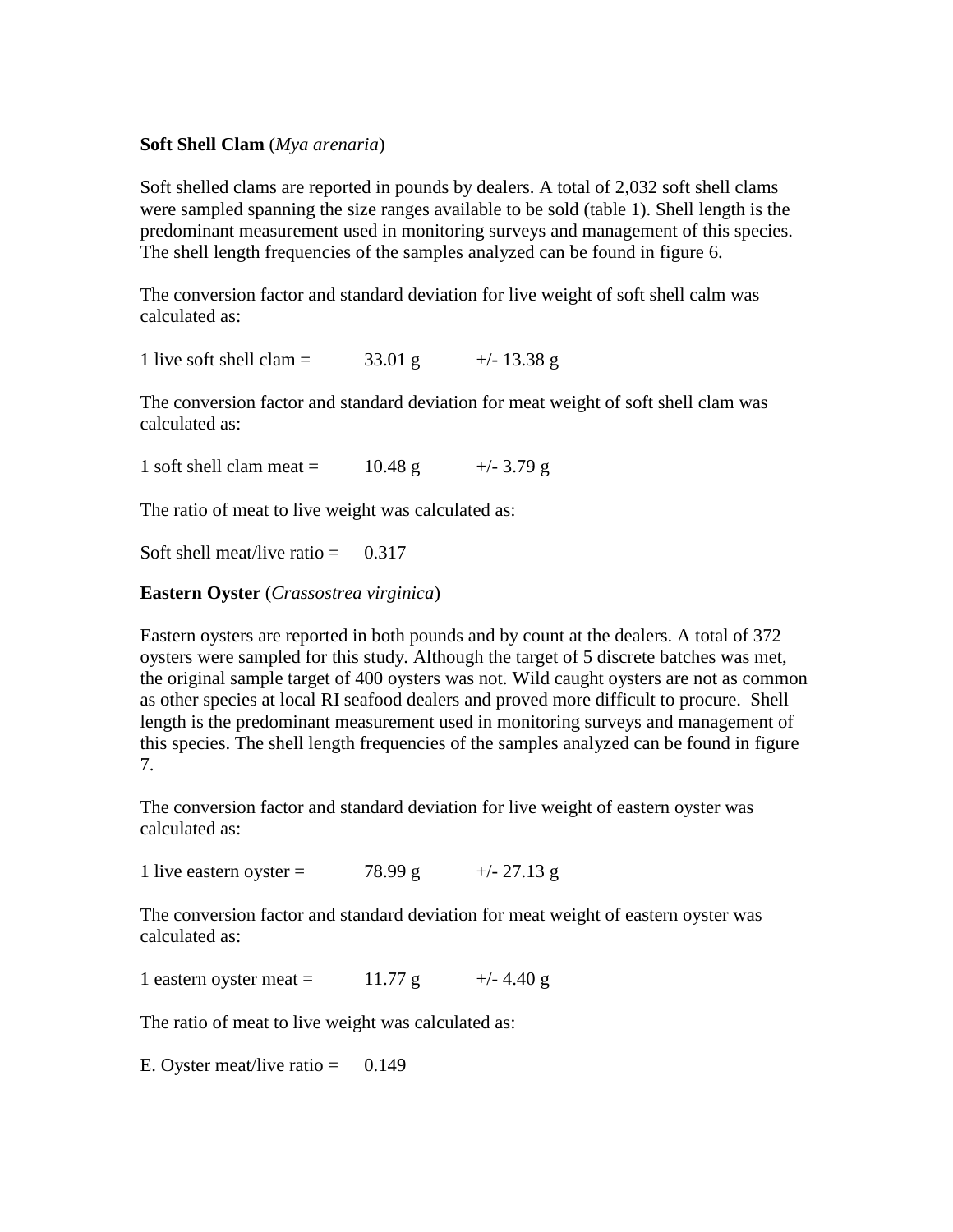#### **Blue Mussel** (*Mytilus edulis*)

Blue mussels are reported in pounds at the dealers. A total of 536 mussels were sampled for this study. Shell length is the predominant measurement used in monitoring surveys and management of this species. The shell length frequencies of the samples analyzed can be found in figure 8.

The conversion factor and standard deviation for live weight of blue mussel was calculated as:

1 live blue mussel =  $37.42 \text{ g}$  +/- 11.28

The conversion factor and standard deviation for meat weight of blue mussel was calculated as:

1 blue mussel meat =  $9.74 \text{ g}$  +/- 3.30

The ratio of meat to live weight was calculated as:

B. mussel meat/live ratio  $=$  0.260

#### **Discussion**

The conversion factors calculated in this study can be compared to a conversion factor study conducted by RIDFW in 1993. The only results currently available for comparison from the 1993 study are the meat/live weight ratios. It is unfortunate, but the only documentation available from the 1993 study is a one page memo listing the meat ratios and a brief description of the procedures used in the study. The 1993 study was conducted with slightly different methodology, only one bushel of shellfish was used in the meat/live ratio calculations. Quahaug meat/live ratio was not calculated for each market category in 1993, instead the meat/live ratio was calculated based on pooled data taken from one bushel each of the littleneck, cherry and chowder market grades. Table 2 displays a side by side comparison of the shellfish meat/live ratios calculated in 2012 and 1993.

The results from the two studies are quite similar with the exception soft shell clam meat/live ratio which is notably higher in 2012. The 1993 study is likely low as a result of the small sample size, which was only sampled from one batch, one location in RI waters, and one sampling date. Seasonal and regional differences arising from reproductive stage, density, or substrate could explain the differences between the two studies. Another source of variability could be related to shucking the soft shell clam. It was noted during this study that soft shell clams were the most difficult to keep intact during shucking. The stomach of the soft shell clam can easily become detached from the rest of the sample. Great care was used during the current study to assure that the entire clam was extracted and weighed. A study by Wheaton et al. (2008) in Chesapeake bay found the soft shell clam meat/live weight ration to be 0.29 and also noted that shucking was a source of variability for meat weight.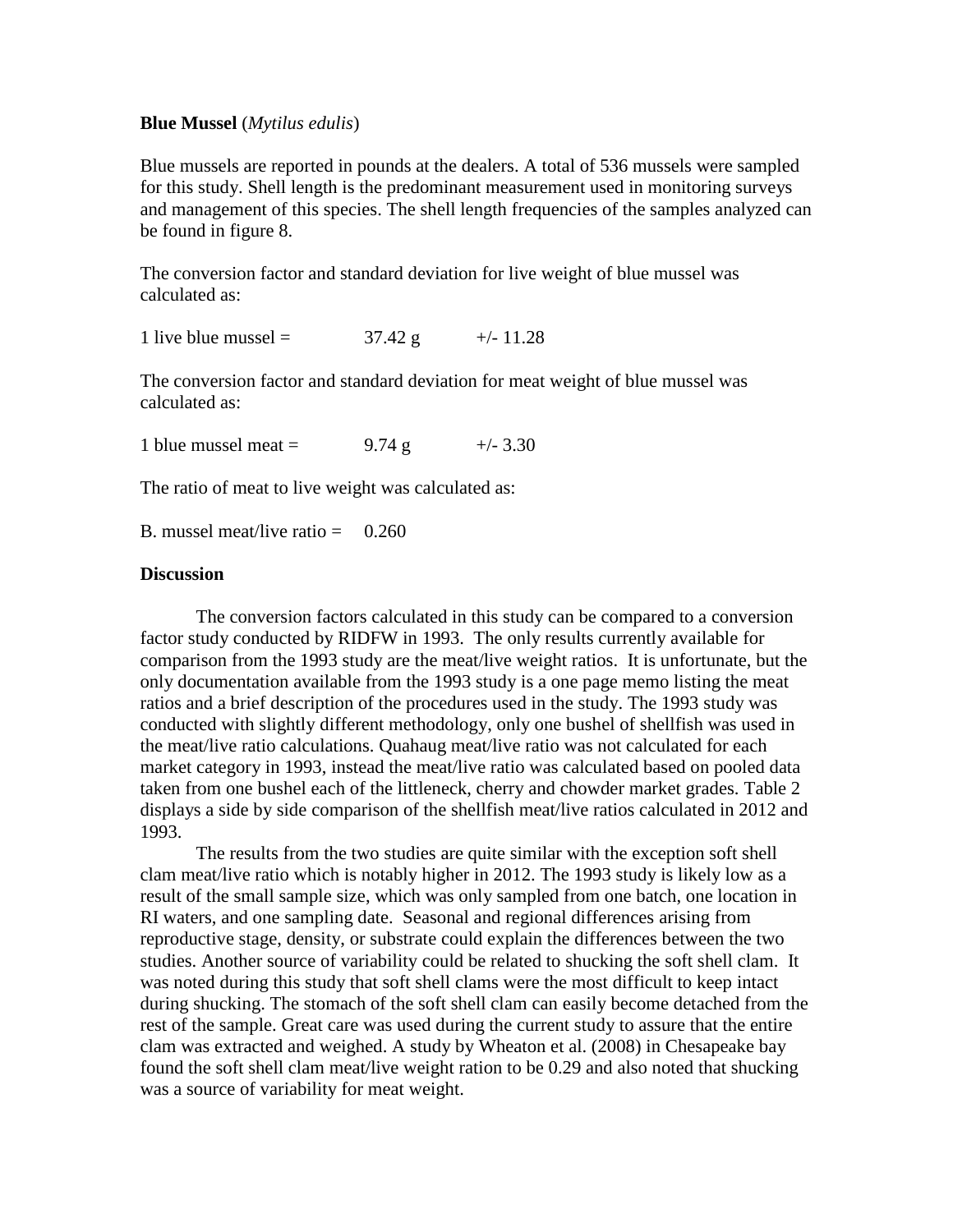The comparable results to 1993 and the comprehensive spatial and seasonal methodology used to collect samples, lend confidence to the conversion factors determined in this study. It is our recommendation that these factors be used going forward when appropriate RI shellfish statistics are reported to NOAA Fisheries.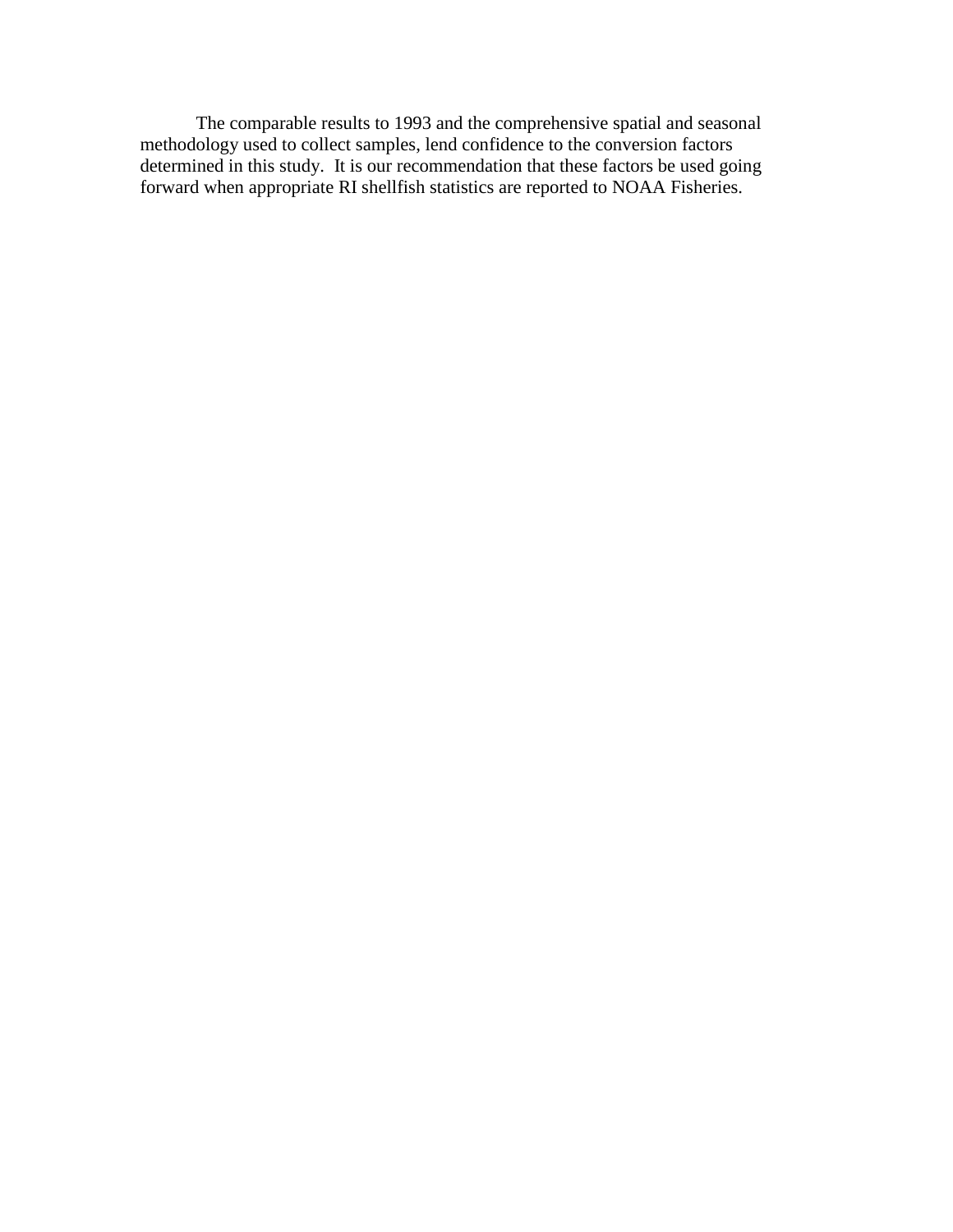## **Literature Cited**

Wheaton, F. W., G.U. Schaffer, A. L. Ingling, L. W. Douglass, 2008, Physical properties of soft shell clams, *Mya arenaria*, *Aquacultural Engineering*, vol. 38, issue 3, pp 181- 188.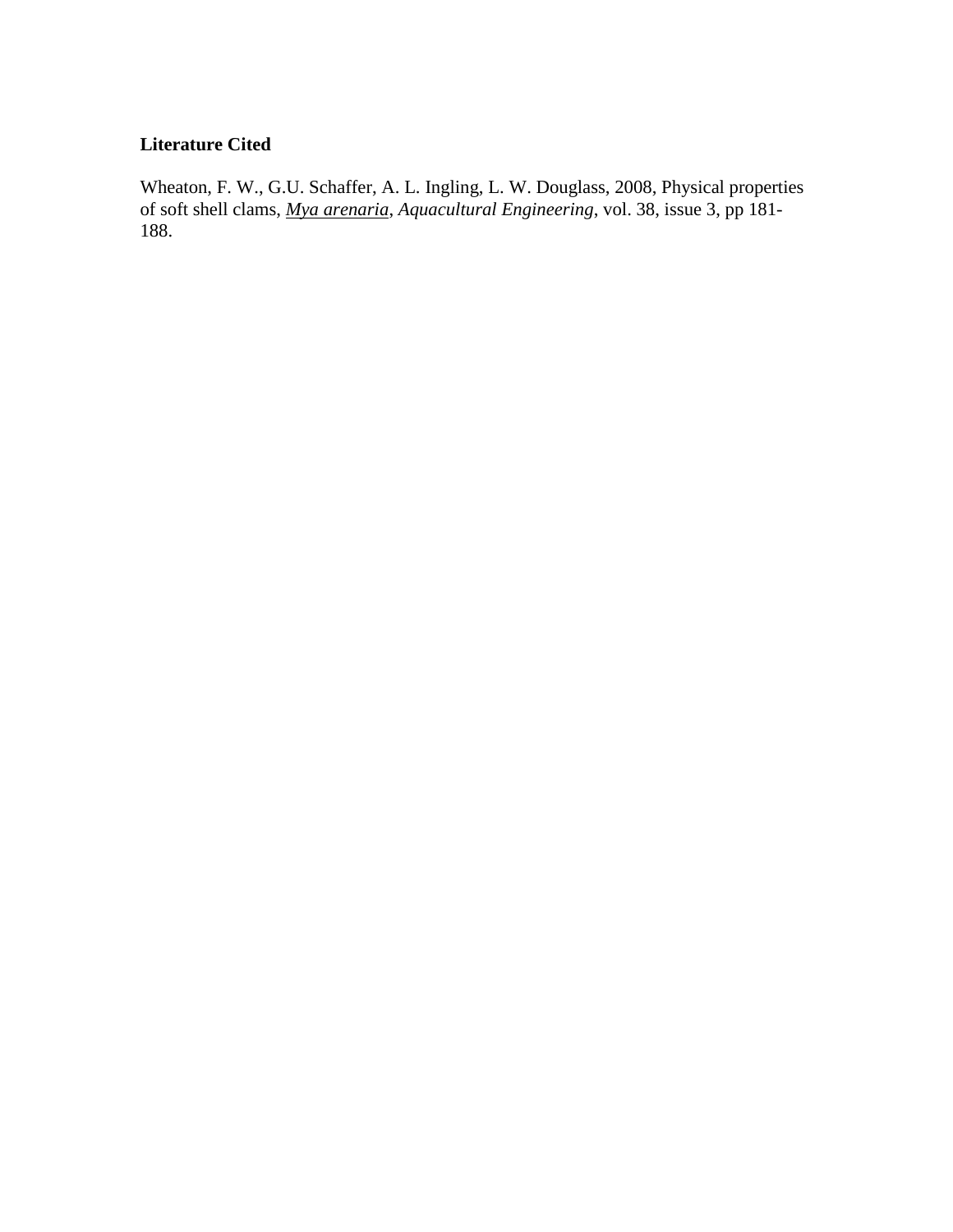# **Tables and Figures**

Table 1. Number of shellfish samples and batches measured for the 2012 conversion factor study.

| <b>Species</b>         | Market      | Samples | <b>Batches</b> |  |
|------------------------|-------------|---------|----------------|--|
| Mussel                 |             | 536     | 5              |  |
| Oyster                 |             | 372     | 5              |  |
| Quahaug                | cherry      | 612     | 12             |  |
| Quahaug                | chowder     | 514     | 13             |  |
| Quahaug                | little neck | 733     | 10             |  |
| Quahaug                | top neck    | 746     | 10             |  |
| <b>Steamers</b>        |             | 2032    |                |  |
| <b>Channeled Whelk</b> |             | 195     | 24             |  |

Table 2. Meat/live ratios for both a RIDFW 1993 conversion factor study and the current 2012 study.

|                    |               | 1993 meat/live | 2012 meat/live |
|--------------------|---------------|----------------|----------------|
| <b>Species</b>     | <b>Market</b> | ratio          | ratio          |
| <b>Blue Mussel</b> |               | 0.3            | 0.26           |
| Eastern Oyster     |               | 0.133          | 0.149          |
| Northern Quahaug   | little neck   | 0.153          | 0.161          |
| Northern Quahaug   | top neck      | 0.153          | 0.162          |
| Northern Quahaug   | cherry        | 0.153          | 0.166          |
| Northern Quahaug   | chowder       | 0.153          | 0.158          |
| Soft Shell Clam    |               | 0.091          | 0.317          |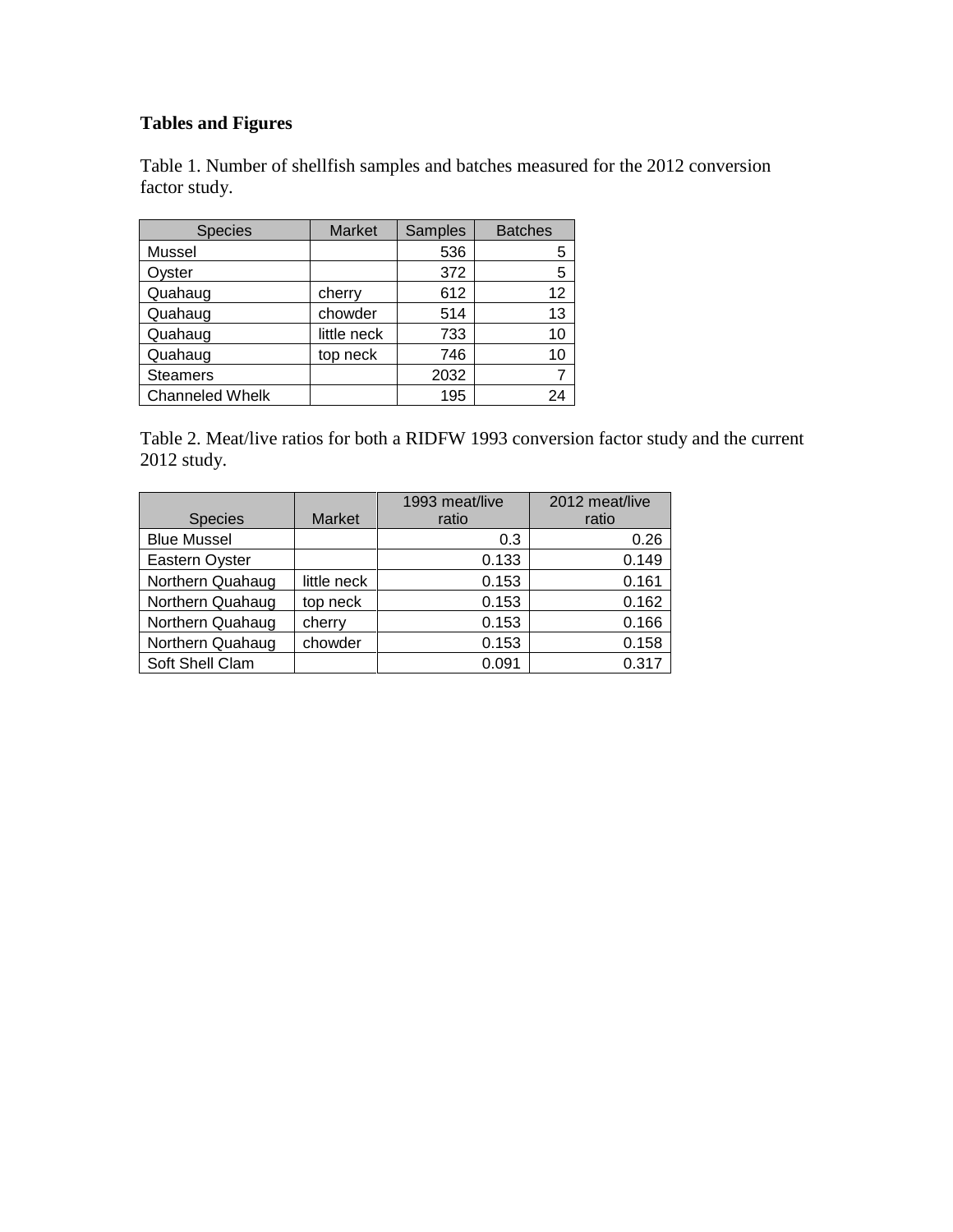

Figure 1. Shell hinge frequency for quahaug littleneck market size samples.

Figure 2. Shell hinge frequency for quahaug topneck market size samples.

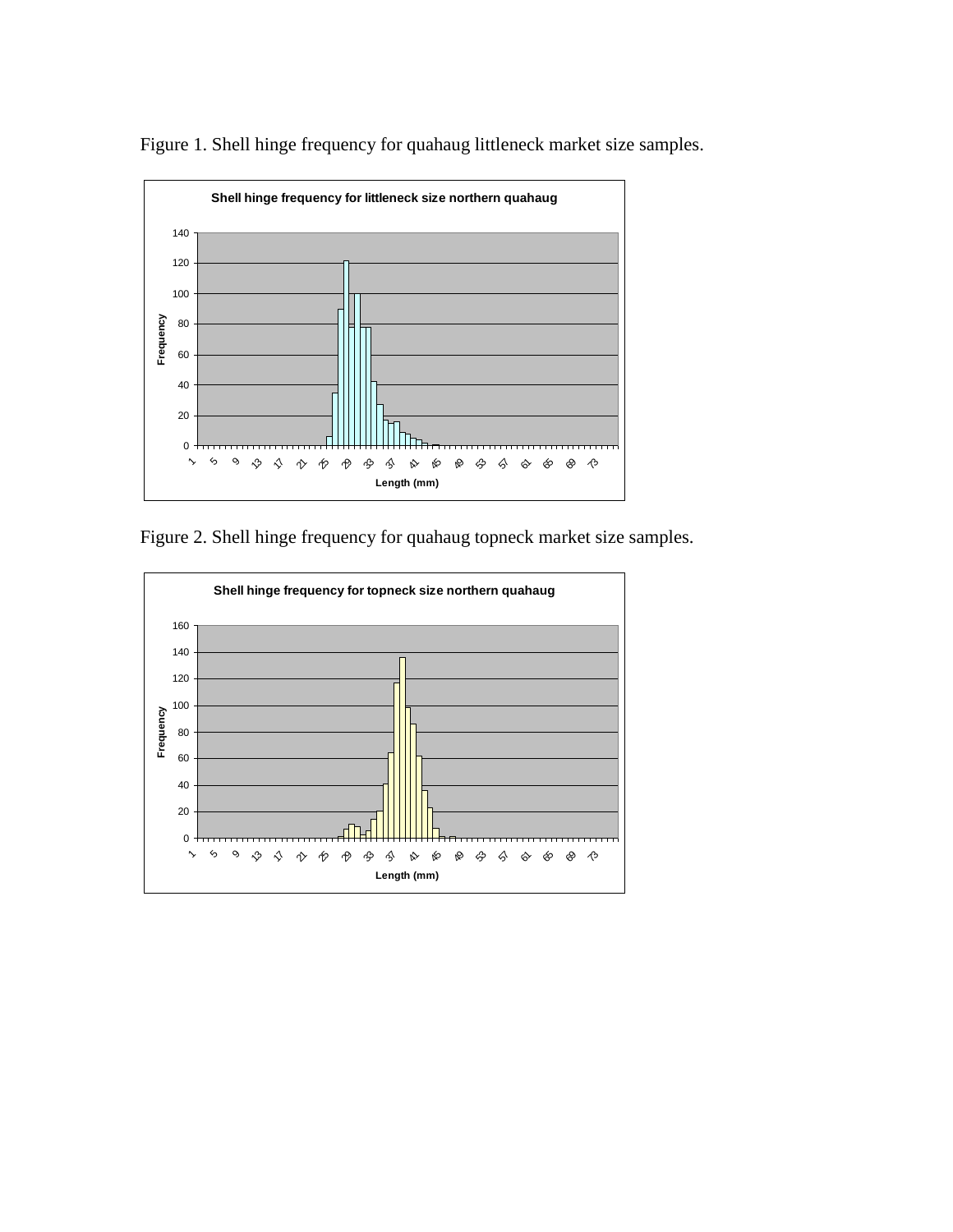

Figure 3. Shell hinge frequency for quahaug cherry market size samples.

Figure 4. Shell hinge frequency for quahaug chowder market size samples.

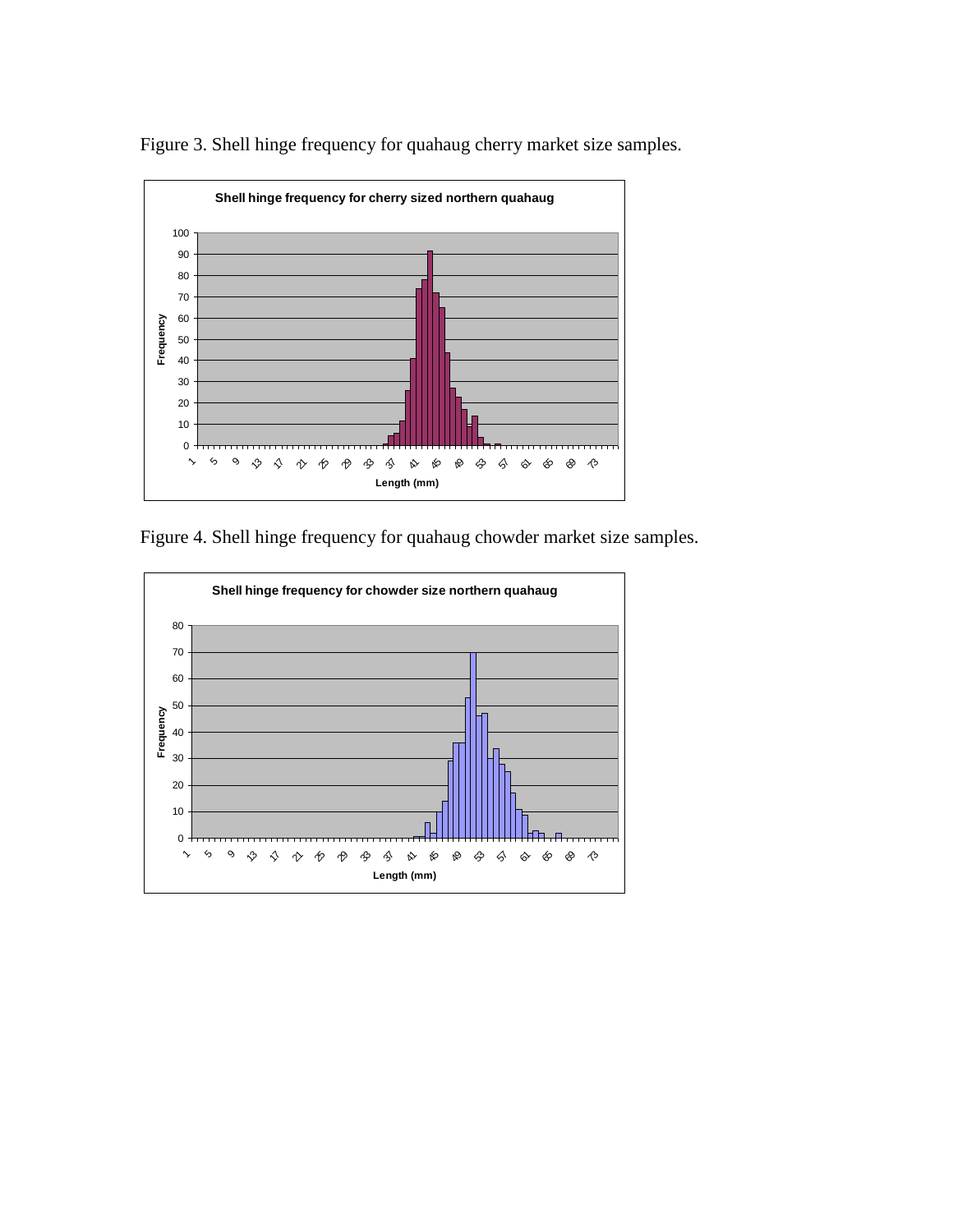

Figure 5. Shell hinge frequency for quahog all market sizes combined.

Figure 6. Shell length frequencies for soft shelled clam samples.